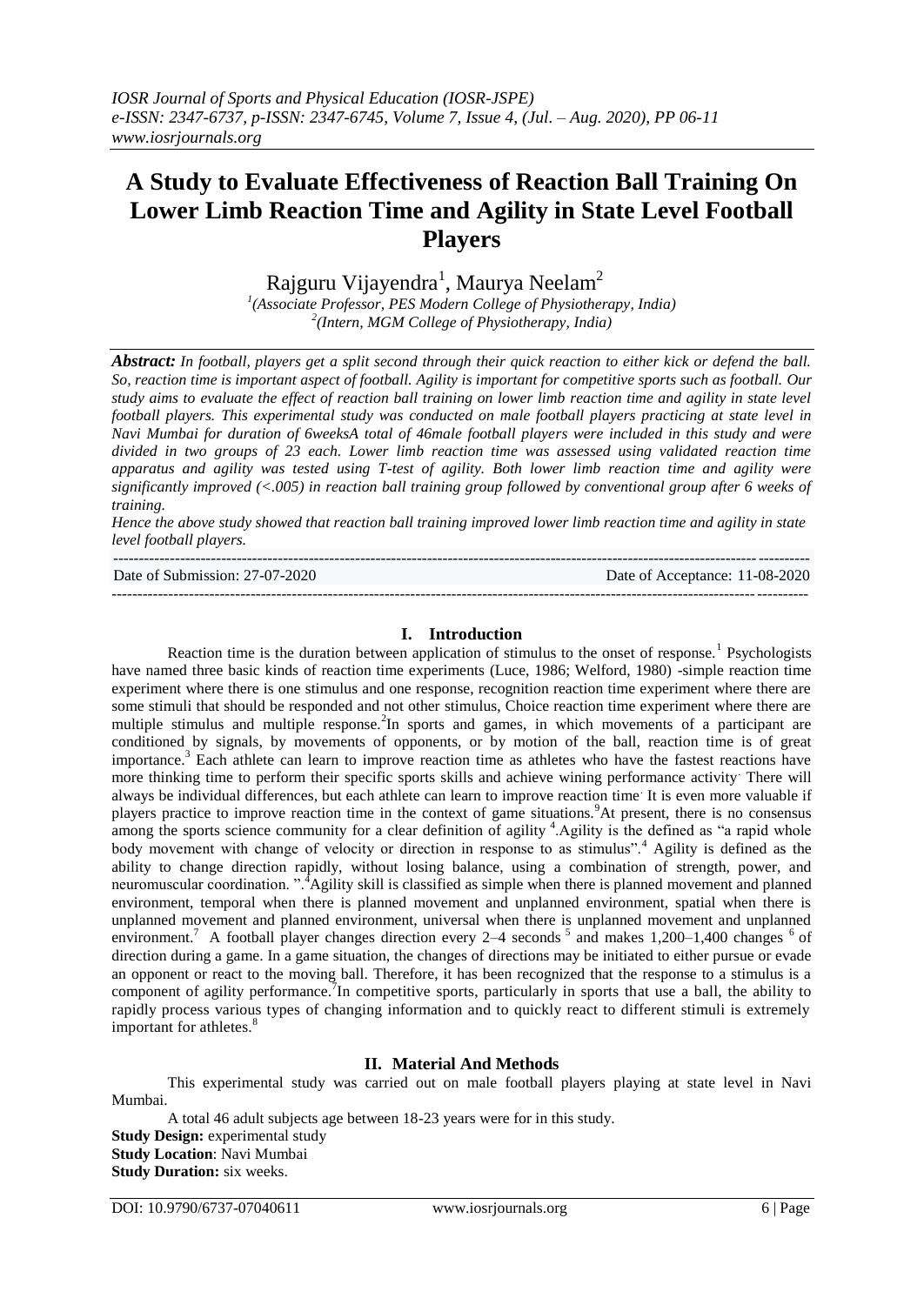# **Sample size: 46**.

**Inclusion criteria:**

- 1. Male football players.
- 2. Age 18-23 years.
- 3. Football players practicing for a minimum of 3 years.
- 4. Football players who have participated at state level.

#### **Exclusion criteria:**

- 1. Any neurological or cardiovascular conditions
- 2. Any lower limb injuries or trauma such as fractures, sprains or lower back pain in the last 6 months.

#### **Procedure methodology**

After written informed consent was obtained, Right and left lower limb reaction time was taken using validated body reaction time apparatus which when provides a visual stimuli , player responded by clicking on the bar below the particular light. This was done for three readings for right and left lower limb. The mean of three readings was calculated and noted as a subject`s reaction time.

Agility was tested using T-test of each player. The TT was administered using the protocol outlined by Semenick.<sup>10</sup> The subject started the test with both of his feet behind starting point 1 and after the sound signal. First, he sprinted 9.14 m forward to point 2 and touched the cone. Then, he shuffled 4.57 m to the left and touched cone 3. After that, he shuffled 9.14 m to the right and touched cone 4 and then 4.57 m to the left, back to point 2. Then, the player backpedals passing the finish line at point  $1$ . [11] Participants were divided into two groups of 23 each .

#### **Group A**: **Reaction ball Group:**

#### Total duration : 1 hour

Warm-up:5 minutes of jogging and static stretching for 5 minutes each to rule out any muscle asymmetry, lengthen and elongate the muscles and to avoid any discomfort while performing drills.

Dynamic stretching for 10 minutes which include walking lunges with rotation, heel ups, side toe taps, front toe taps, high knees, and Frankenstein walks<sup>14</sup>. Each reaction ball drill performed for 10minutes.

#### **Reaction ball drills:**

**1)The Side Step:** This exercise involves quick movement using side-to-side steps. The player catches the ball with a minimal amount of steps. Standing approximately 5 feet away from the wall, facing the wall & Bounce the ball off the wall and catch it using one or both hand then Slide toward the ball using side-to-side steps but Do not chase the ball. $^{12}$ 

**2)Ball Drops Drill :** The player and coach stand 5 m away from each other. The coach has a reaction ball. The player assumes an athletic position. The coach holds the ball out to the side at shoulder height and then randomly drops it. As soon as the coach releases the ball, the athlete sprints toward it and catches it before it bounces twice. The player catches the ball in a good athletic stance. <sup>13</sup>

#### **Conventional drills**

**Agility pole drill:** player starts with sprinting from cone 1 and then shuffling to agility poles set at distance 0.5 m away from each other, poles being lined in three and two poles in a row and then sprints to cone 2. Distance between cones agility poles being 2 m.

**Reactive sprint and pedal back**: Two cones were placed 9 m apart. The athlete began by standing in an athletic position at cone 1. On the go signal, the athlete ran forward toward cone 2. When the coach says switch, the athlete immediately decelerates and changes directions, backpedaling to cone 1.<sup>13</sup>

#### **Group B**: **Conventional drill group**:

Total duration 40 minutes

Warm-up:5 minutes of jogging and static stretching for 5 minutes .

Dynamic stretching for 10 minutes which include walking lunges with rotation, heel ups, side toe taps, front toe taps, high knees, and Frankenstein walks.<sup>14</sup>

Conventional drill: Agility pole drill and reactive sprint and pedal back drill for 10 minutes each.

Players in both groups were assessed for reaction time and agility after 6weeks.

#### **Statistical analysis**

The results were calculated using SPSS software version 16.Normality was checked using the Shapiro-Wilk test.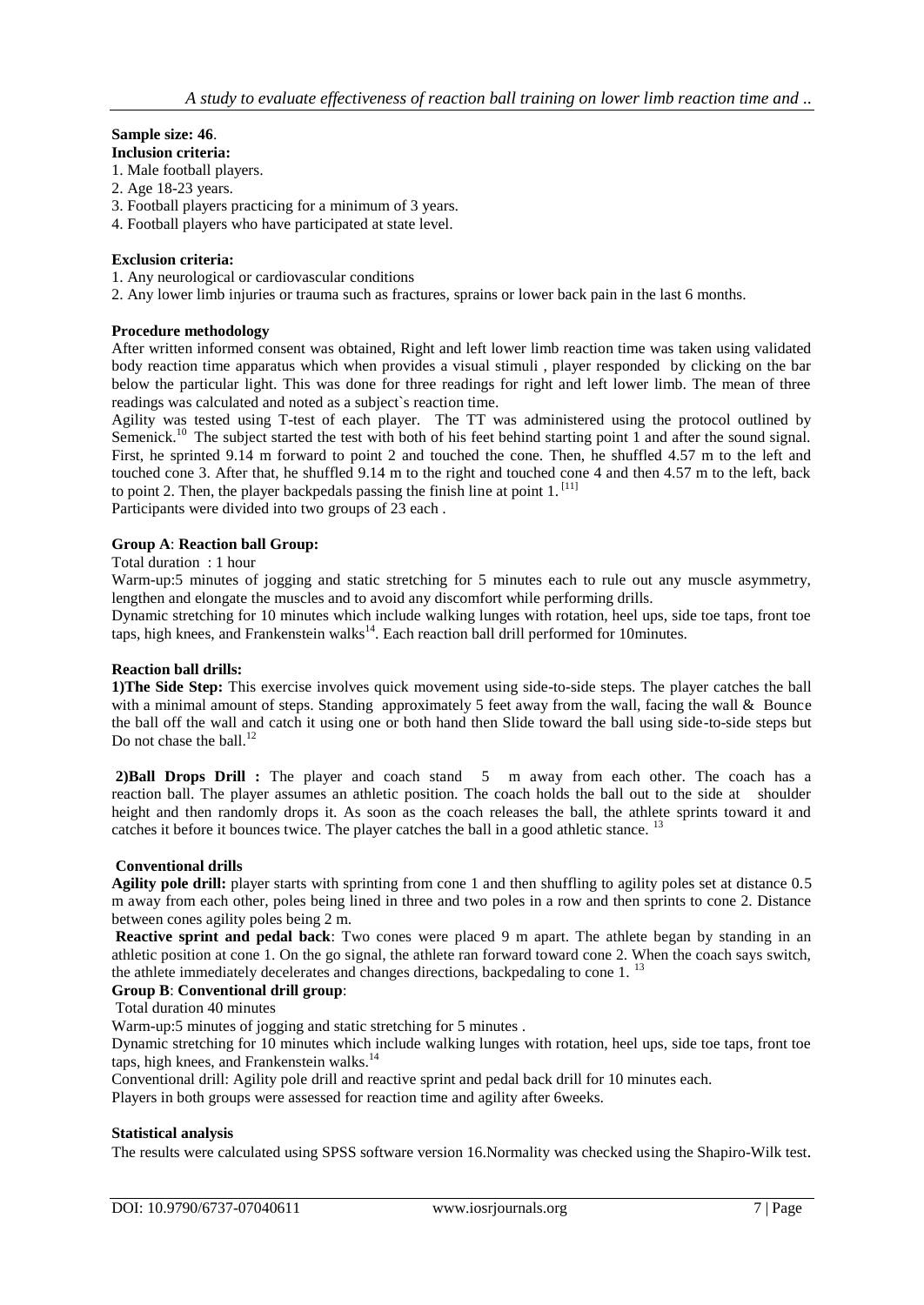Normality value for right reaction time, left reaction time, agility of reaction ball group was normally distributed data, paired t test was used for intra group comparison and unpaired t test for inter group comparison. Right reaction time and agility of conventional group was normally distributed data, paired t test was used for intra group comparison and unpaired t test for inter group comparison. Left reaction time of conventional group data was distribution free, Wilcoxon test was used for intra group comparison and Mann Whitney-U test for inter group comparison. The level  $P < 0.05$  was considered as the cutoff value or significance.

## **III. Result**

After six weeks of training, there was a significant difference in pre and post values of right lower limb reaction time, left lower limb reaction time groups and agility in both groups as  $p<0.05$ .

**Table 1: Comparison of Pre and Post mean values of left lower limb reaction time in both groups**



| <b>LEFT REACTION TIME</b> | <b>INTERVENTION</b> |               | CONVENTIONAL  |                 |
|---------------------------|---------------------|---------------|---------------|-----------------|
|                           | <b>PRE</b>          | <b>POST</b>   | <b>PRE</b>    | <b>POST</b>     |
| <b>MEAN</b>               | $0.89 + 0.66$       | $0.66 + 0.82$ | $0.90 + 0.07$ | $0.85 \pm 0.08$ |
| P-VALUE                   | $0.00*$             |               | 0.00#         |                 |

\* As calculated by paired t test

# As calculated by Wilcoxon test

**Table2: Comparison of Pre and Post mean values of right lower limb reaction time in both groups Comparison of Pre and Post mean values of right lower** 

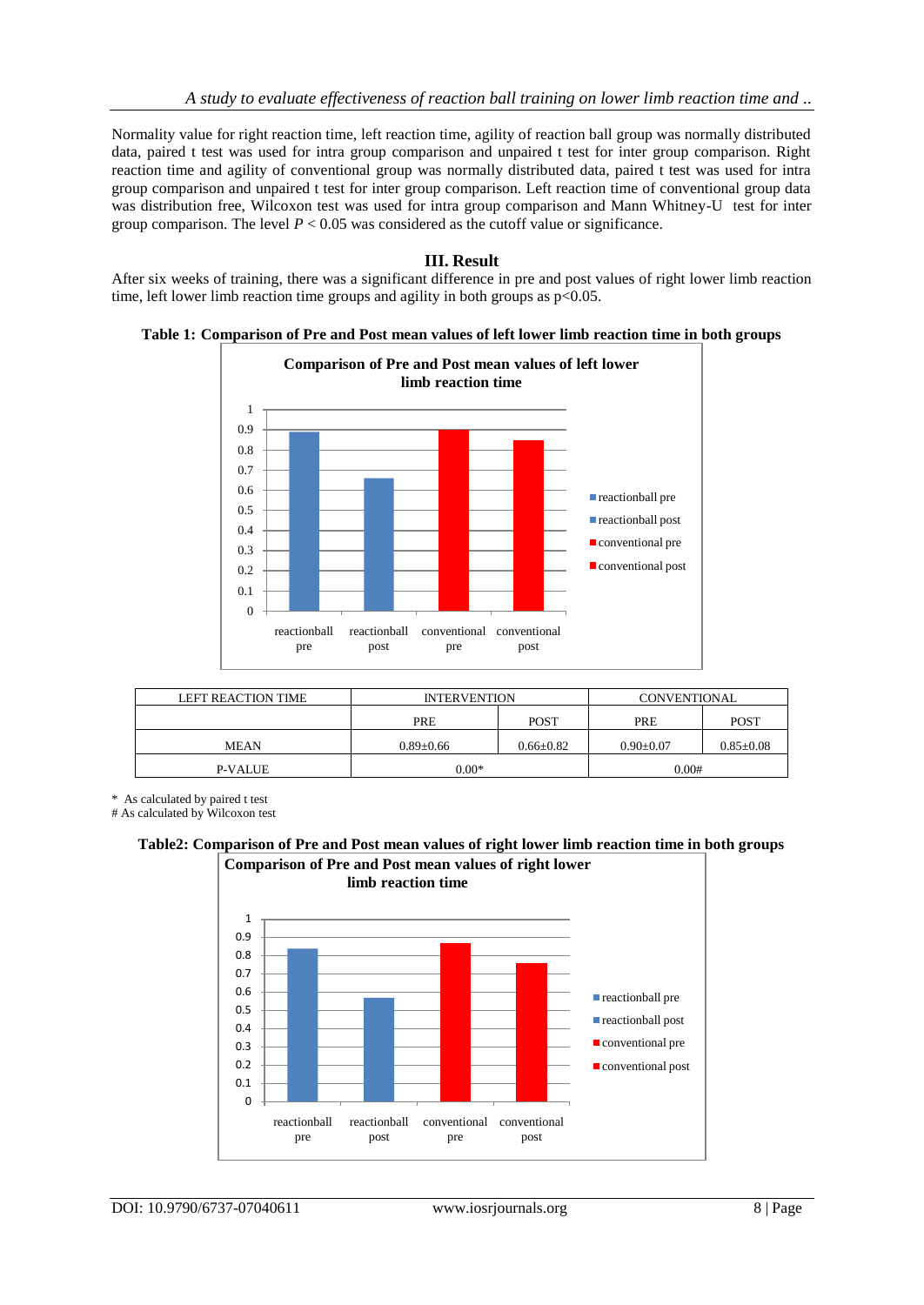| <b>RIGHT REACTION TIME</b> | <b>INTERVENTION</b> |               | CONVENTIONAL |                 |
|----------------------------|---------------------|---------------|--------------|-----------------|
|                            | <b>PRE</b>          | <b>POST</b>   | PRE          | <b>POST</b>     |
| <b>MEAN</b>                | $0.84 \pm 0.80$     | $0.57 + 0.72$ | $0.87+0.09$  | $0.76 \pm 0.09$ |
| P-VALUE                    |                     | $0.00*$       |              | 0.00#           |

\* As calculated by paired t test # As calculated by paired test



| <b>AGILITY</b> | <b>INTERVENTION</b> |                  | CONVENTIONAL    |                  |
|----------------|---------------------|------------------|-----------------|------------------|
|                | <b>PRE</b>          | POST             | PRE             | <b>POST</b>      |
| <b>MEAN</b>    | $12.12 + 1.17$      | $10.13 \pm 0.61$ | $11.7 \pm 0.84$ | $10.36 \pm 0.73$ |
| <b>P-VALUE</b> | $0.00*$             |                  | 0.00#           |                  |

reactionball conventional conventional

post

reactionball pre reactionball post conventional pre conventional post

pre

\* As calculated by paired t test

9 9.5 10 10.5 11

> reactionball pre

post

# As calculated by paired test

After six weeks of training, there was a significant change in left lower limb reaction time, right lower limb reaction time and agility with p=0.00,p=0.00,p=0.10 respectively.





| <b>LEFT REACTION TIME</b> |                 |         |
|---------------------------|-----------------|---------|
| group                     | mean            | p value |
| Reaction ball group       | $0.22 \pm 0.12$ |         |
| conventional group        | $0.05 \pm 0.03$ | $0.00*$ |

\*As calculated by Mann Witney U Test

Inference There was a significant decrease in left lower limb reaction time in reaction ball group than conventional group with p<0.05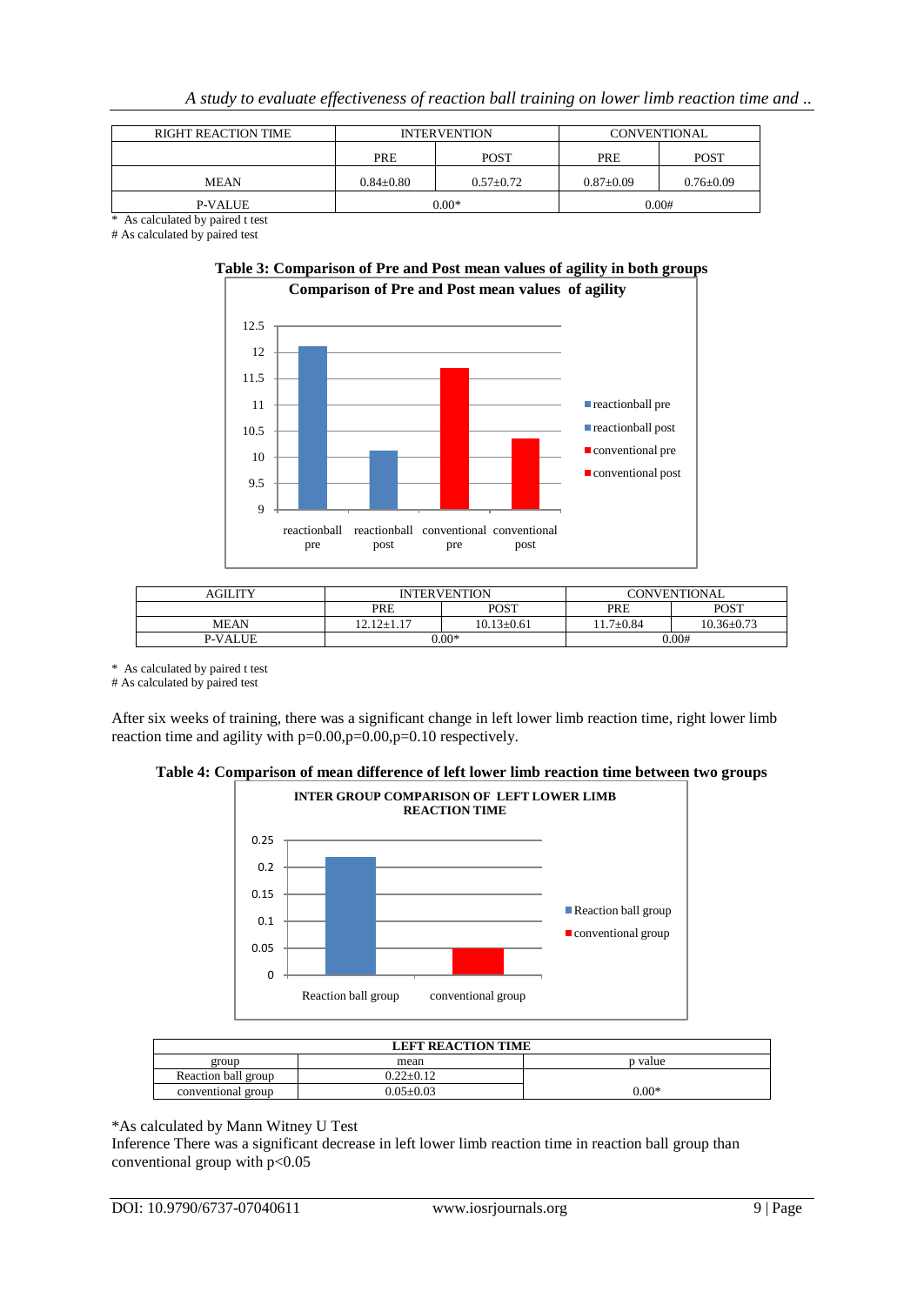

#### **Table 4: Comparison of mean difference of right lower limb reaction time between two groups**

| <b>RIGHT REACTION TIME</b> |                 |         |
|----------------------------|-----------------|---------|
| group                      | mean            | p value |
| Reaction ball group        | $0.27 \pm 0.10$ |         |
| conventional group         | $0.12+0.06$     | $0.00*$ |

\*As calculated by unpaired t test

Inference: There was a significant decrease in right lower limb reaction time in reaction ball group than conventional group with  $p<0.05$ 



#### **Table 4: Comparison of mean difference of agility between two groups**

| <b>AGILITY</b>      |                 |         |
|---------------------|-----------------|---------|
| group               | mean            | P value |
| Reaction ball group | $1.98 \pm 0.91$ |         |
| conventional group  | $1.36 \pm 0.63$ | $0.10*$ |

\*As calculated by unpaired t test

Inference: There was a significant decrease in agility in reaction ball group than conventional group with p<0.05